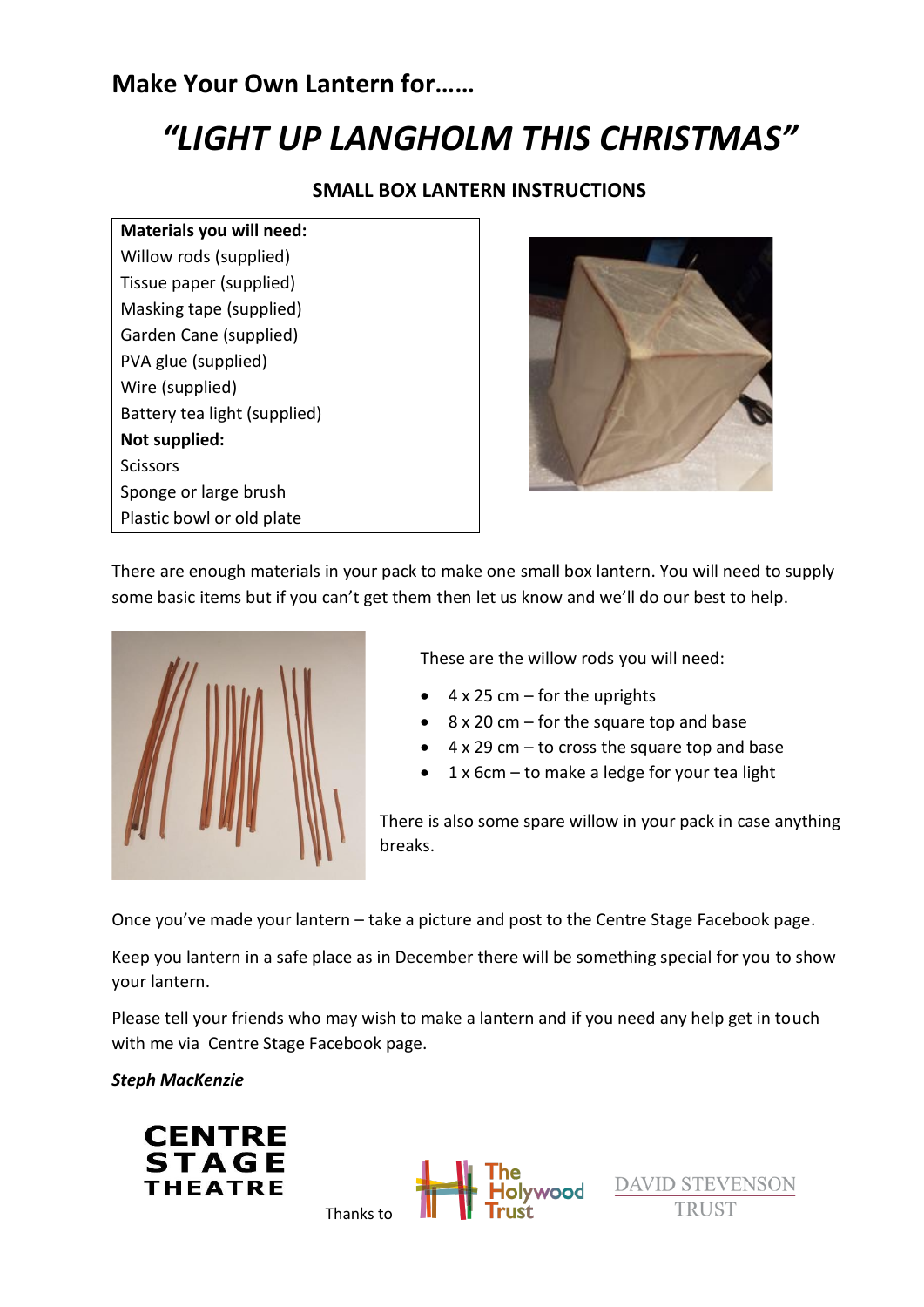#### **Building your Lantern**





- 1. Use the 20 cm willow rods to make two squares. Use a piece of masking tape to fix the willow rods together at the corners.
- 2. Use the 29 cm willow rods to cross from corner to corner of each square to make sure they are sturdy.
- 3. Tape the 6 cm willow rod between two of the cross pieces on the base square, as shown in the picture. You'll need this to stick your light to later.
- 4. Tape the four 25 cm willow rods to each corner of your base square.



5. Tape the top square at each corner to the tops of the upright willow rods. You should now have the basic shape of a rectangular box lantern.



6. Use the wire to make a loop at the top of the lantern – wrap it around a few times and then secure it with tape to make sure that there are no sharp ends sticking out. You need this for hanging the lantern up later.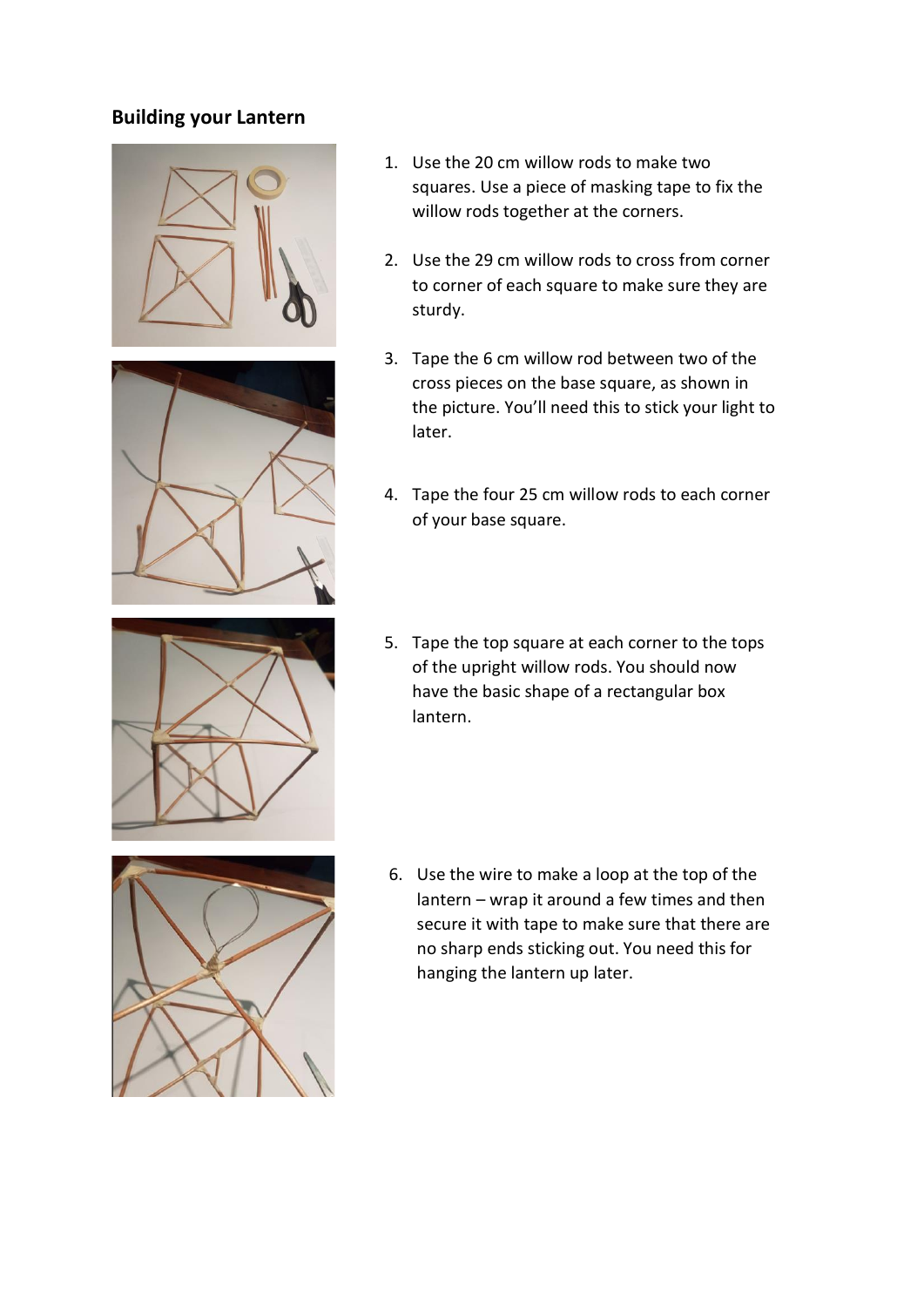#### **Covering your lantern with tissue**

Before you start:

- Covering the lantern can get messy so make sure you put a protective cover on the table and wear clothes that you don't mind getting gluey…
- You will need to water down your PVA glue mix one part glue to two parts water.
- You might have different types of tissue paper use the strong white tissue paper to cover the lantern first, it stays strong even when it's wet and you can add any colours or decoration afterwards. You cannot use the coloured tissue to cover the lantern initally, it will tear.
- Cut or tear your white tissue into pieces to cover the lantern the pieces should be large enough to stretch across the frame. It can be used in strips, squares or sheets.







- 1. Use your sponge or brush to start applying the glue to the tissue paper. You need to cover the whole sheet and then wipe off or squeeze out as much glue as you can  $-$  it shouldn't be dripping.
- 2. Stretch the tissue paper over your lantern frame and smooth out the creases.
- 3. Carry on stretching your pieces of tissue paper until the frame is covered with two layers of tissue paper.
- 4. **Remember** to leave a hole in the base next to where the light will go – large enough to get your hand in.
- 5. You can decorate your lantern however you choose. You can use the coloured tissue paper to brighten it up and add patterns or pictures. You could use the emblems from Langholm's flag to decorate your lantern – we've included them in these instructions so that you can colour them, cut them out and stick them on your lantern in any way you want to. If you leave your lantern to dry you can use paint, pens, silhouettes cut out from thick paper and any other craft materials to decorate your lantern. Let your imagination go wild  $\odot$
- 6. Lastly, when your lantern has dried, you will need to stick the tea light to the frame inside your lantern, onto the 6 cm willow rod you added earlier. Use some strong tape and remember that you will still need to be able to turn the light on and off.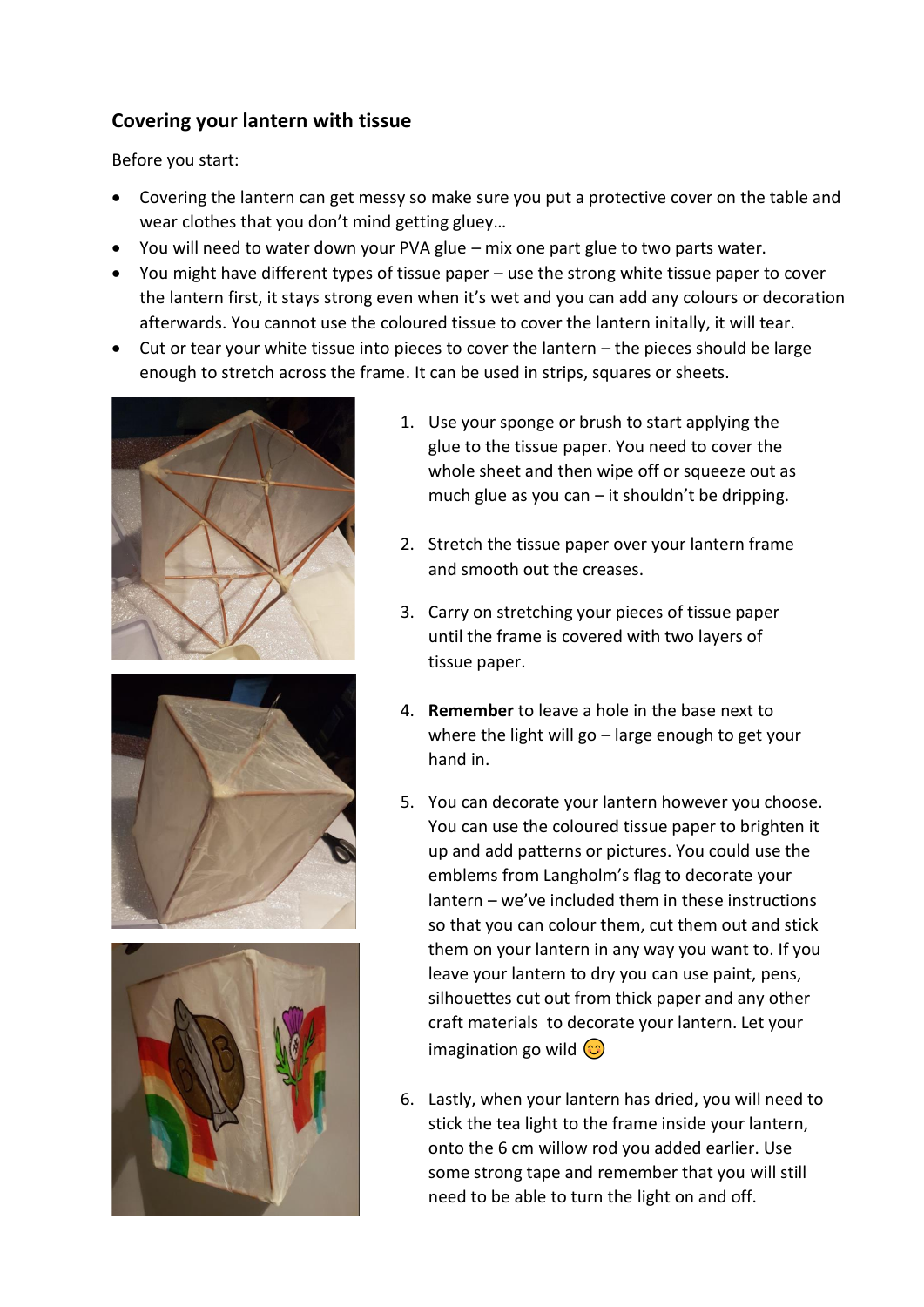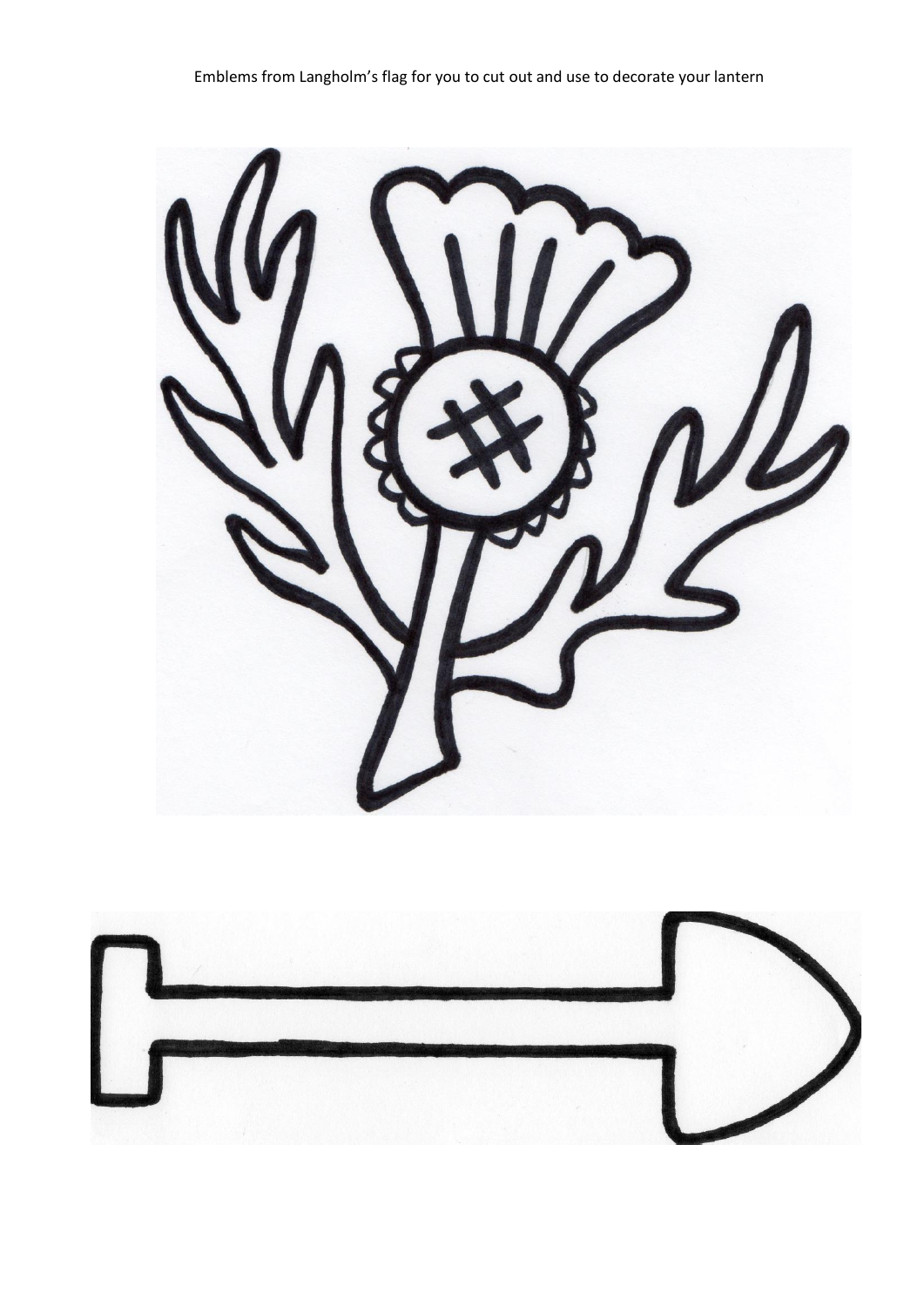